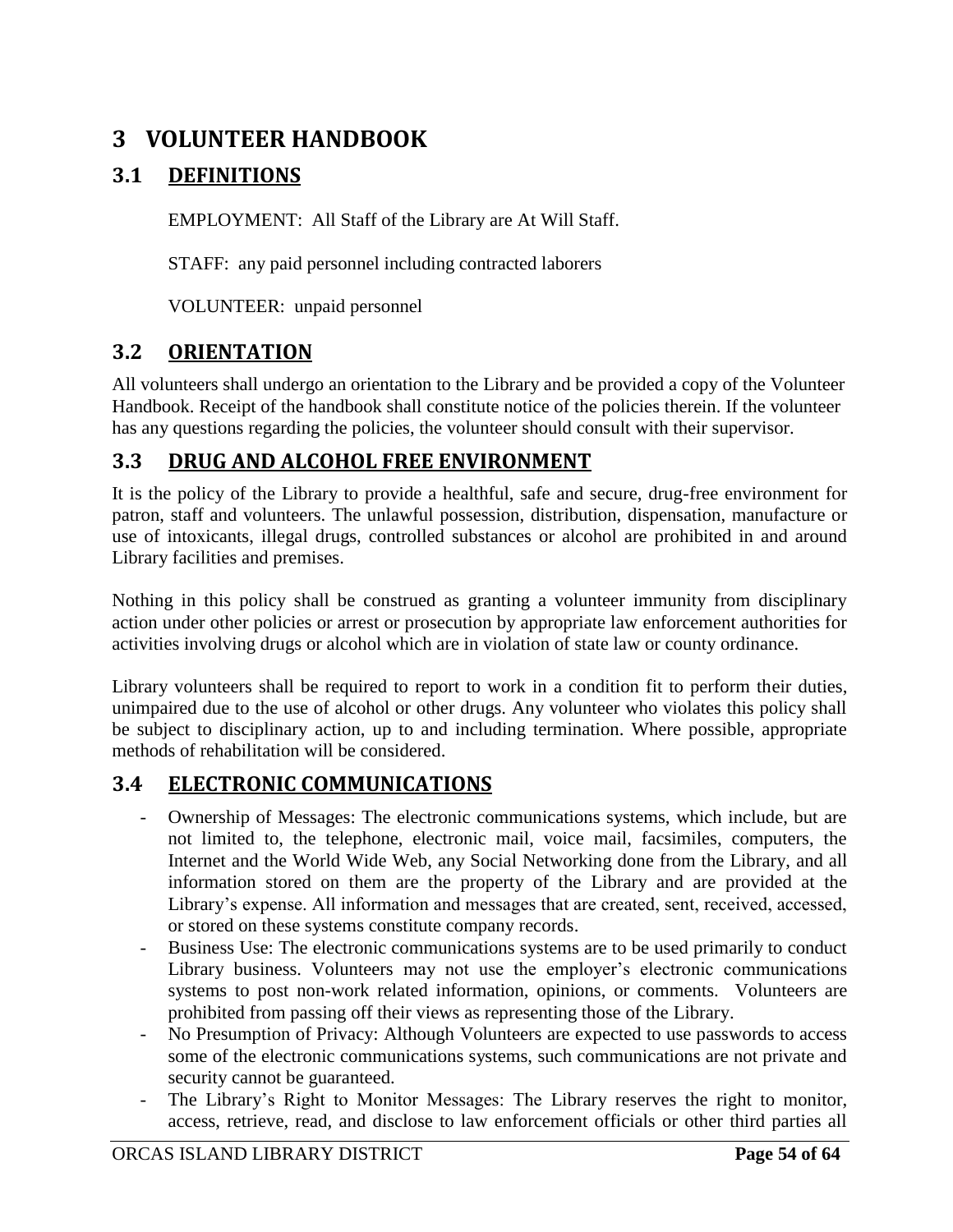messages created, sent, received, or stored on the electronic communications systems without prior notice to the originators and recipients of such messages.

- Message Restrictions: Electronic communications may not contain content that a reasonable person would consider to be defamatory, offensive, harassing, disruptive, or derogatory, including but not limited to sexual comments or images, racial or ethnic slurs, or other comments or images that would offend someone on the basis of race, gender, national origin, sexual orientation, religion, political beliefs, or disability.
- Prohibited Activities: Volunteers may not upload, download, or otherwise transmit copyrighted, trademarked, or patented material, trade secrets; or other confidential, private, or proprietary information or materials in violation of any legal constraints. Volunteers may not upload, download or otherwise transmit any illegal information or materials.
- Message Creation: Volunteers must use the utmost care in creating electronic communications. As with paper records proper care should be taken in creating electronic records, which may someday have to be produced in connection with legal and/or business needs.
- Record Retention: As with paper documents created and received by Volunteers, it is each Volunteer's responsibility to ensure that those electronic messages that should be retained are in fact saved. Those messages that need not be retained should be deleted.
- Viruses and Tampering: Any files downloaded from the Internet and any computer disks received from non-employer sources must be scanned with virus detection software before installation and execution.
- Violations: Violations of this policy, including breaches of confidentiality or security, may results in suspension of some or all electronic communication privileges, disciplinary action, and even termination. The Library reserves the right to hold the Volunteers personally liable for any violations of this policy.

## **3.5 FAIR TREATMENT AND RULES OF CONDUCT**

- A. It is the policy of the Library to:
	- encourage maximum communication between Volunteers and the supervisory staff to insure prompt and fair resolution of any question which may arise.
	- provide for review of the question by the Library Director followed with a review by the Library Board of Trustees if required.
	- provide assurance to Volunteers that they are free to express themselves in an open and frank manner.

## B. GRIEVANCE PROCEDURE FOR VIOLATION OF FAIR TREATMENT

The objective of the Fair Treatment Procedure is to maintain mutual understanding, respect and cooperation so that Volunteers may work to the best of their ability within the framework, practices and capabilities of the Library.

The following procedure is available to Volunteers members at any time:

### Step One:

The Volunteer is to see their supervisor first. The supervisor is responsible for assuring that the Volunteers receives fair treatment. The question should be discussed honestly and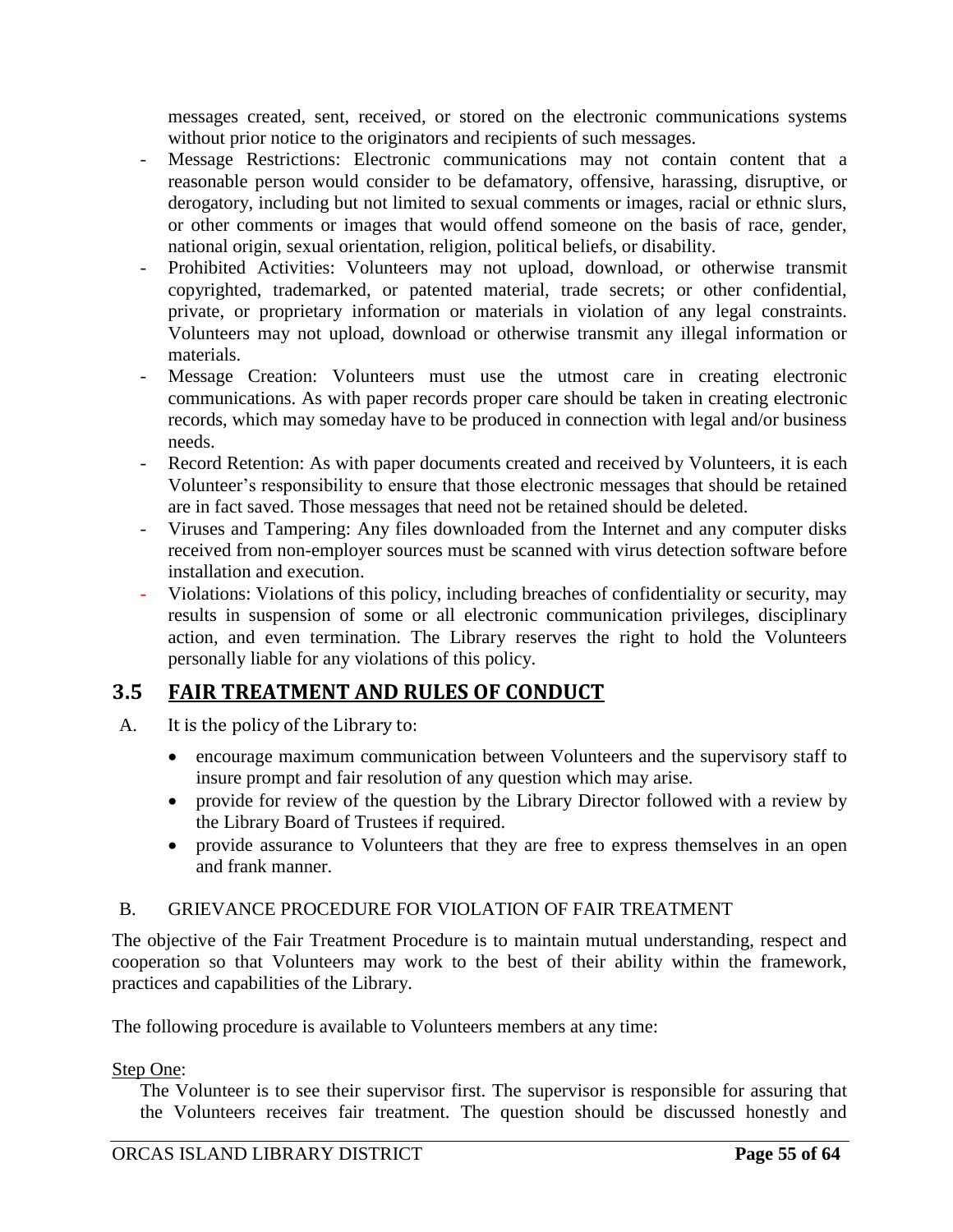sincerely, and every effort should be made by both the Volunteers and the supervisor to give the question proper consideration leading to a satisfactory solution.

The question should be carried through Step One within two weeks. If that is not practical, the supervisor will make every effort to resolve the question as soon as possible and will keep theVolunteer informed as to the status of the issue.

#### Step Two:

If the results of Step One are not satisfactory to the Volunteer, the Volunteer is to advise the Library Director. If necessary, a meeting will be arranged including the Library Director, supervisor, Volunteer and a representative of the Library Board of Trustees.

### Step Three:

If the results of Step Two are not satisfactory, a third meeting will occur. The third meeting will include the Volunteer, Library Director, and the Library Board. A final decision will result from this meeting.

### C. RULES OF CONDUCT

1. GENERAL

### Rules of Conduct Defined:

The following behaviors and activities will not be tolerated and will be cause for corrective action, up to and including termination. Prohibited behavior includes but is not limited to:

- Abusive or any disorderly physical conduct toward a fellow volunteer, staff member, supervisor or Library patron.
- Inappropriate and/or unwelcome attention or sexual harassment.
- Failure to carry out work-related instructions given by a supervisor.
- Willful violation of Library policies and procedures or any violation of law.
- Falsification of Library records and reports.
- Malicious or careless acts which result in personal injury, property damage or expenses.
- Inability to work as a result of consumption of alcoholic beverages, medications or narcotics. This includes hallucinatory drugs or other medication not prescribed by a physician.
- Unauthorized use, possession, removal, neglect or willful damage to any Library property or equipment such as telephones, computer terminals, or materials, etc.
- Failure to report to the supervisor an on-the-job injury or accident. Any unusual incident involving patrons and/or Library facilities must be reported to the supervisor immediately.
- Unauthorized distribution of literature or solicitation of volunteers or staff on Library premises during work time.
- Failure to report to work for three consecutive days without proper notification to the Library.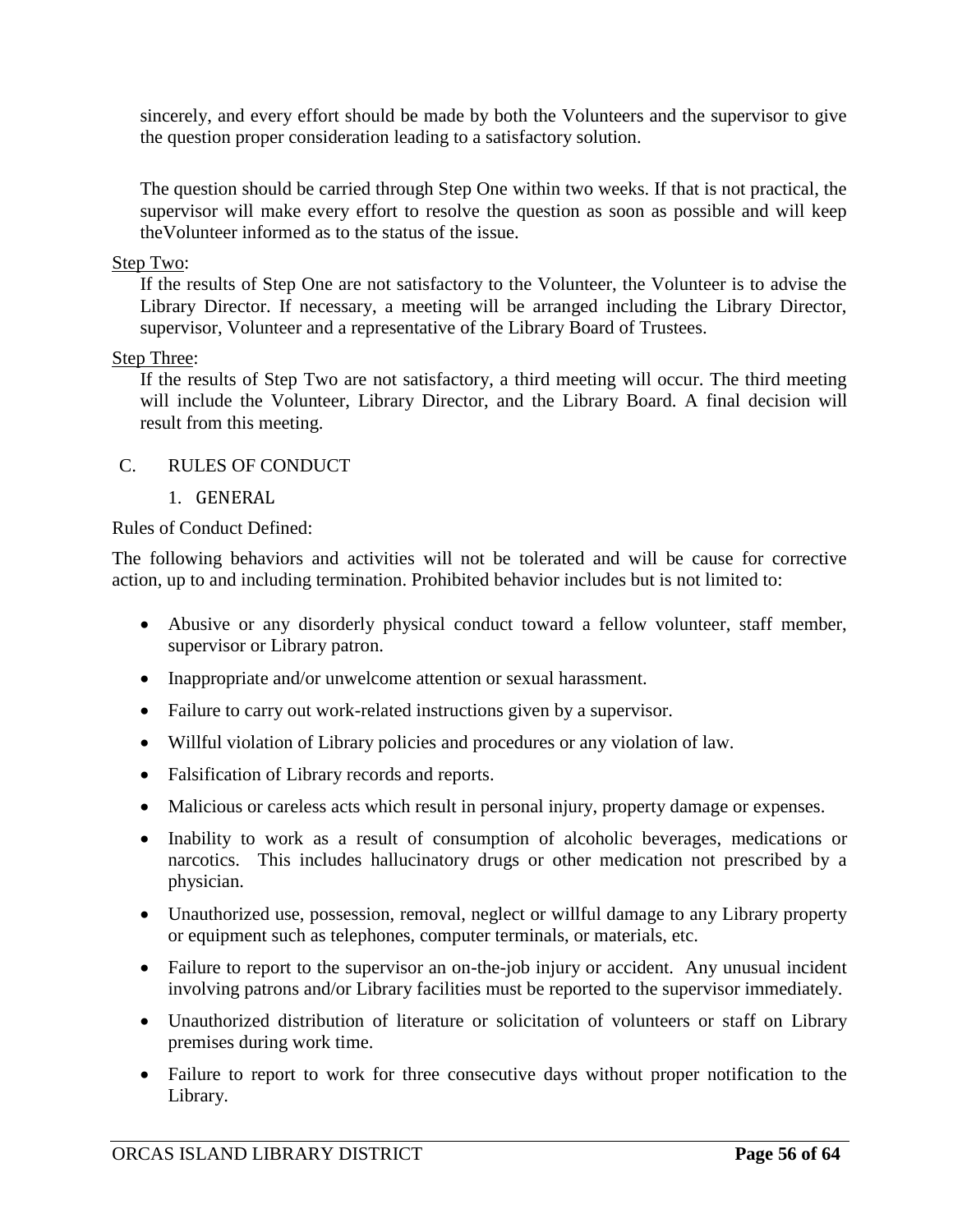- Failure to observe safety policies and procedures.
- Excessive absenteeism or tardiness, continuing after supervisory counseling.

## 2. TREATMENT OF PATRONS

First, be prepared for comments on any item in the collection. Second, be clear in your own mind that you are representing the Library policy and the intellectual freedom philosophy of libraries in general. It is not your personal view that is under consideration.

Refer the patron to a staff member for appropriate follow-up.

## 3. VIOLATION OF RULES OR POLICIES

It is the intent of the Library that Volunteers know where they stand at all times in regard to their performance and conduct as evaluated by their supervisor*.* A record of progressive discussions signed by both the supervisor and the Volunteer will be maintained*.* In the event that a Volunteers member's performance or conduct is not up to the high standards required by the Library, they may be dismissed as a Volunteer.

## **3.6 POLITICAL ACTIVITY / CAMPAIGN**

The following guidelines are meant to assist Library Volunteers to stay within the rules and regulations of the Public Disclosure Commission and state law and to clarify Volunteers rights in this area. These laws apply to Volunteers and property of state, county and local governments and their subdivisions.

RCW 41.06.250 (civil service law) and RCW 42.17.130 (open government law) cover the area of "political activities." RCW 41.06.250 contains three basic points:

- Solicitation for or payment to any partisan, political organization or for any partisan, political purpose of any compulsory assessment or involuntary contribution is prohibited.
- No person shall solicit on the property of a political subdivision of this state any contribution to be used for partisan, political purposes.
- Volunteers shall have the right to vote and to express their opinions on all political subjects and candidates and to hold any political party office or participate in the management of a partisan, political campaign.

RCW 42.17.130 prohibits elective officials and Volunteers from using any of the facilities of an agency for the purpose of assisting a campaign for election of any person. . .or for the promotion of or opposition to any ballot proposition. "Facilities" include, but are not limited to, "stationery, postage, machines and equipment, use of Volunteers of the office or agency during working hours, vehicles, office space, publications of the office or agency, and clientele lists of persons served by the office or agency."

Listed below are a number of *Don'ts* based on the above statutes plus advice from the Attorney General's Office and the Public Disclosure Commission: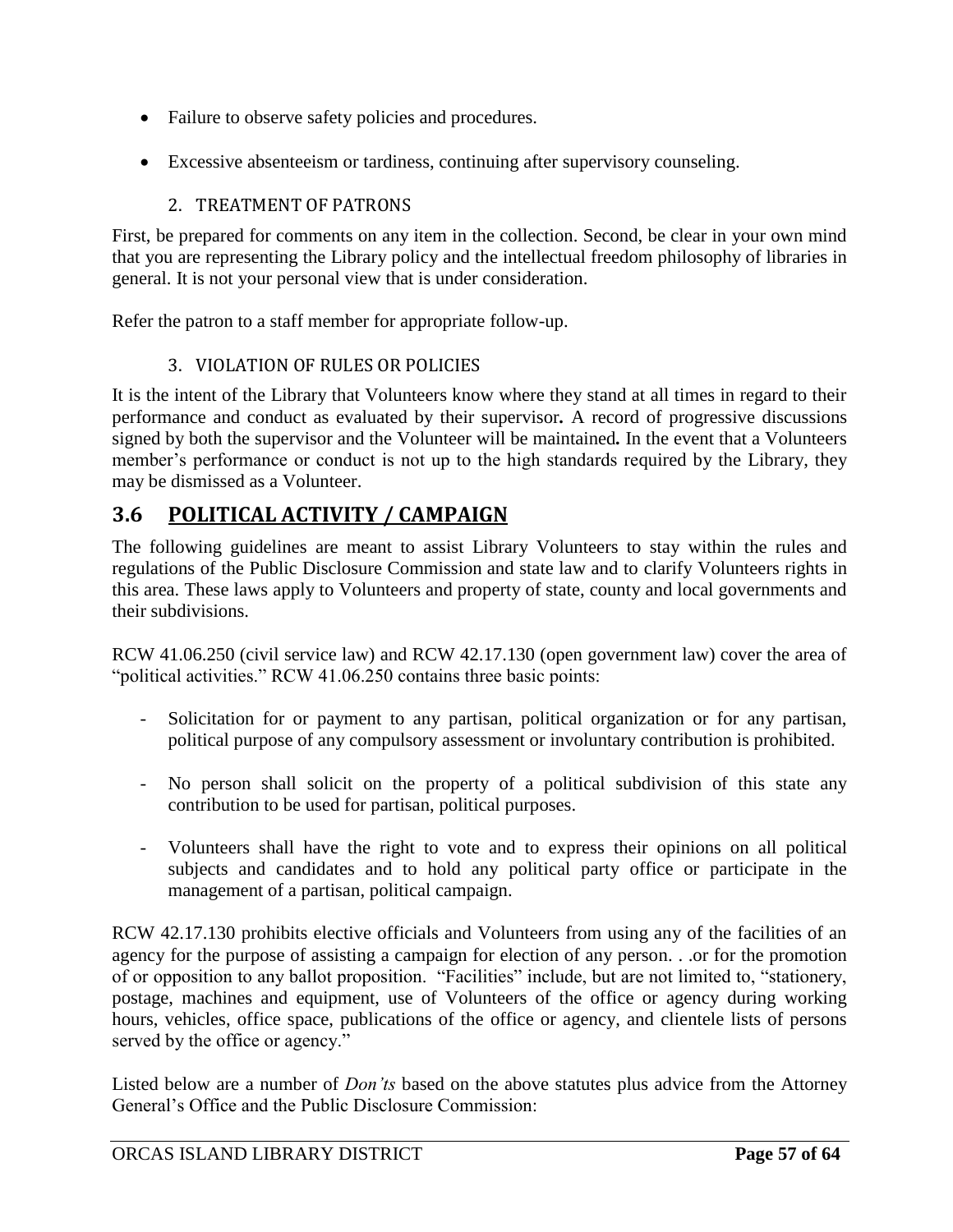- *Don't*, on a compulsory basis, solicit involuntary assessments or contributions for a partisan political purpose.
- *Don't* solicit political contributions in the Library.
- *Don't* solicit political contributions on Library time.
- *Don't* campaign on Library time.
- *Don't* use Library phones for campaign purposes or solicitation of funds.
- *Don't* use Library supplies, equipment or facilities to print, mail or otherwise produce material for a political purpose (i.e., duplicating machines, mail facilities, computers, typewriters and paper products).

Based on the same input as the *Don'ts* above, listed below are things Volunteers and Volunteers may voluntarily do:

- You *may* campaign for any candidate on your own time, wear lapel buttons, display campaign stickers on your private auto, distribute candidate's materials, speak before groups on a candidate's behalf, and otherwise promote the candidate of your own choice for a political office (all on your own time).
- You *may* respond to political inquiry by providing routine factual information such as the address of the candidate or his/her Volunteers.
- You *may* participate in the management of a political campaign on your own time.
- You *may* hold any office within a political party.
- You *may* solicit voluntary campaign contributions for any candidate or issue on your own time.
- You *may* make personal campaign contributions for any candidate or issue. (IRS rule allows for a limited direct tax credit for political contributions.)

The *Don'ts* and *You Mays* listed above may not cover all questions that may come up during an election campaign. Individuals who have questions should speak with the Library Director.

Regarding Wearing Political Buttons, Pins, Etc.:

Any Volunteer is not acting in violation of RCW 42.17.130 when he or she wears a typical campaign pin or button during normal working hours. Simply wearing a button which encourages support for or opposition to any candidate or ballot proposition, either directly or indirectly, is a form of personal expression and is not to be regarded as a "use of facilities" within the meaning and intent of the above-referenced statute.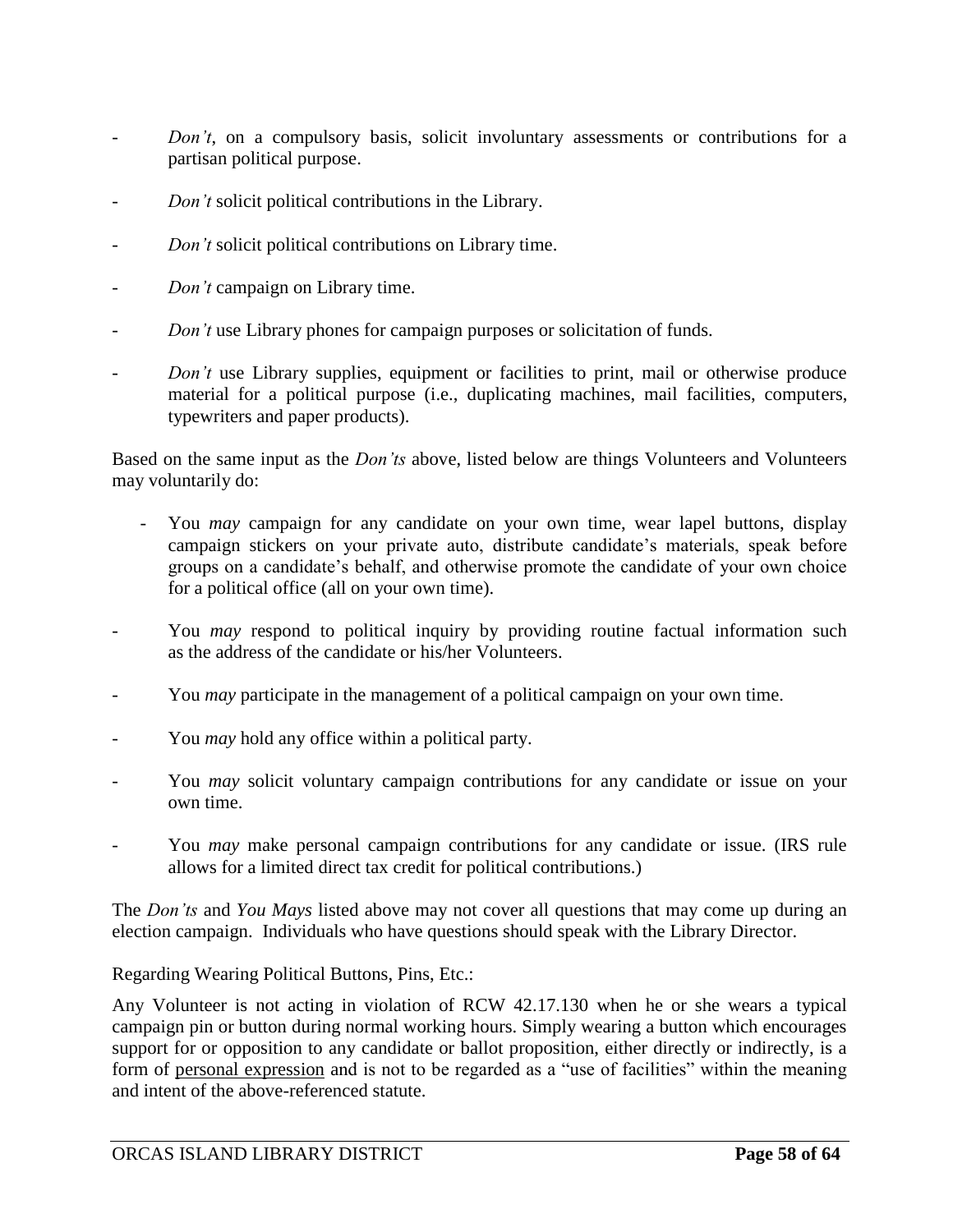Volunteers who choose to wear such pins or buttons are urged to exercise caution and prudence. Such personal expression can quite easily lead to other activities which are prohibited.

## **3.7 SEXUAL HARASSMENT**

The Library Board affirms the following statement of policy and procedure regarding sexual harassment and directs that a copy of said statement shall be provided to all Volunteers:

Sexual harassment is a form of misconduct that undermines the integrity of the employment relationship. No Volunteers should be subject to unsolicited and unwelcome sexual overtures or conduct, either verbal or physical.

Sexual harassment does not refer to casual conversation or compliments of a socially acceptable nature. It refers to behavior which is not welcome and which is personally offensive, interfering with effectiveness or creating uneasiness on the job.

Such conduct, whether committed by supervisors or non-supervisory personnel, is specifically prohibited. This includes repeated offensive sexual flirtations, advances or propositions, continued or repeated verbal abuse of a sexual nature, graphic or degrading verbal comments about an individual or his or her appearance, the display of sexually suggestive objects or pictures, or any offensive or abusive physical contact.

No individual should imply to any Volunteers that lack of cooperation of a sexual nature would in some way negatively affect a person's employment, assignment, compensation, advancement, career development or any other condition of employment. Any such actions will bring prompt and certain disciplinary action, including possible termination.

Any Volunteer who believes that he or she has been subjected to sexual harassment or intimidation on the job is strongly encouraged to bring this to the attention of their immediate supervisor, the Library Director or the Library Board President.

## **3.8 WHISTLEBLOWER POLICY AND PROCEDURE**

REPORTING IMPROPER GOVERNMENT ACTION AND PROTECTING VOLUNTEERS AGAINST RETALIATION

It is the policy of Library (OILD) to (1) provide a procedure for Volunteers to report improper governmental action by OILD officers or Volunteers, and (2) protect Volunteers who have reported improper governmental actions in accordance with OILD policies and procedures.

### Definitions

As used in this policy, the following terms shall have the meanings indicated:

- 1. "Improper governmental action" means any action by a Library officer or Volunteers.
	- a. That is undertaken in the performance of the officer's or Volunteer's official duties as a Library Volunteers, whether or not the action is within the scope of the Volunteer's duties; and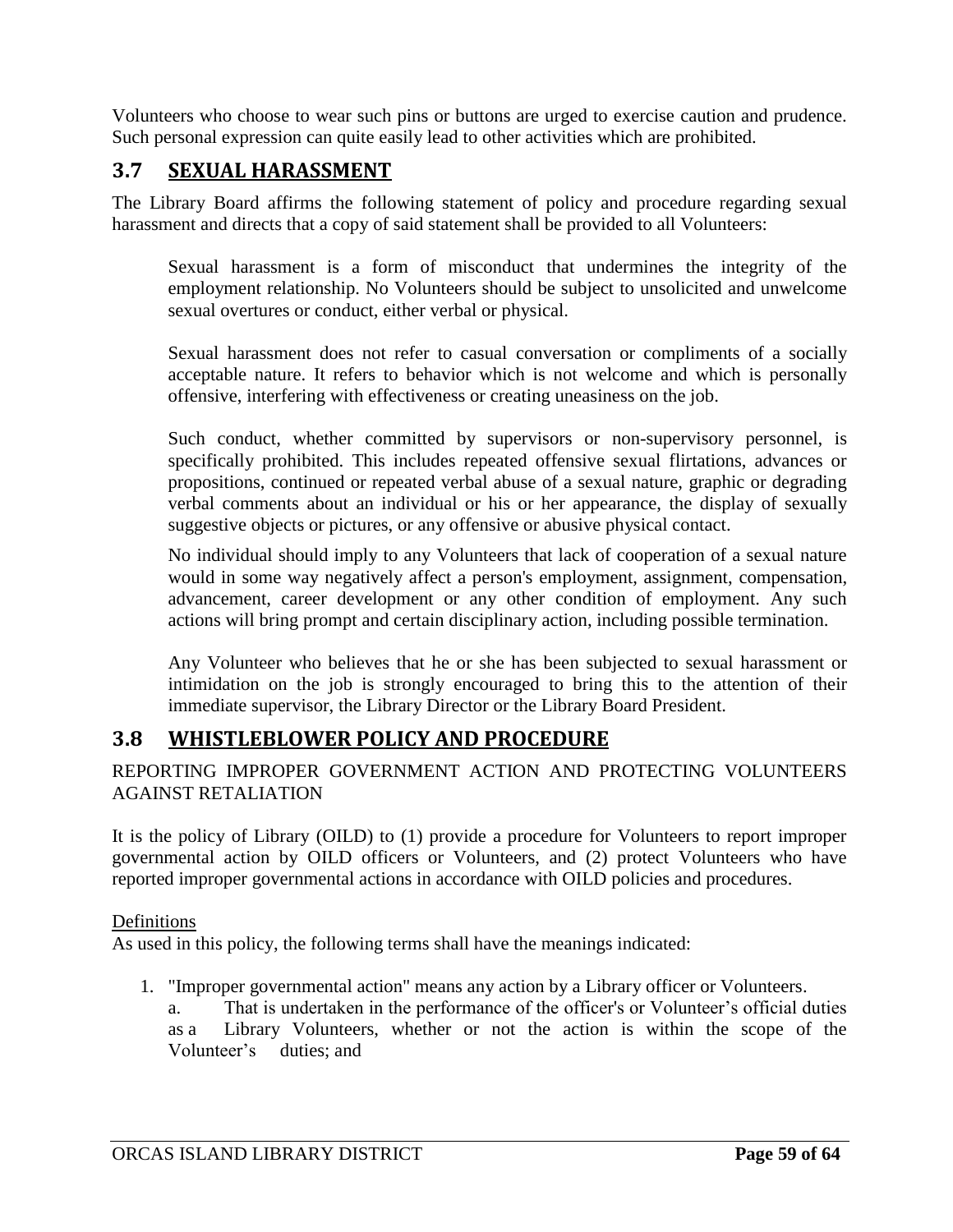b. That (i) is in violation of any federal, state or local law or written departmental policy, (ii) is an abuse of authority, (iii) is of substantial and specific danger to the public health or safety or (iv) is a gross waste of public funds.

"Improper governmental action" does not include personnel actions, including Volunteer grievances, complaints, appointments, promotions, transfers, assignments, reassignments, reinstatements, restorations, reemployments, performance evaluations, reductions in pay, dismissals, suspensions, demotions, violations of collective bargaining or civil service laws, alleged violations of labor agreements or reprimands.

- 2. "Retaliatory action" means any adverse change in the terms and conditions of an OILD Volunteer's duties.
- 3. "Emergency" means a circumstance that if not immediately changed may cause damage to persons or property.

### Procedures for Reporting

OILD Volunteers who become aware of improper governmental action should raise the issue first with their supervisor. If requested by the supervisor, the Volunteer shall submit a written report to the supervisor stating in detail the basis for the Volunteer's belief that an improper governmental action has occurred. Where the Volunteer reasonably believes the improper governmental action involves his or her supervisor, the Volunteer should raise the issue directly with the highest official in the department or the official holding the position of Board President.

In the case of an emergency, where the Volunteer believes that damage to persons or property may result if action is not taken immediately, the Volunteer may report the improper governmental action directly to the Board of County Commissioners and to the appropriate government agency outside of the County when such agency has responsibility for investigating the improper action.

Supervisors shall take prompt action to assist OILD in properly investigating the report of improper governmental action. OILD officers and Volunteers involved in the investigation shall keep the identity of reporting Volunteers confidential to the extent possible under law, unless the Volunteers authorizes the disclosure of his or her identity in writing.

After an investigation has been completed, the Volunteer reporting the improper governmental action shall be advised of a summary of the results of the investigation, except that personnel actions taken as a result of the investigation shall be kept confidential.

Thereafter, OILD Volunteers may report information about the improper governmental action directly to the appropriate government agency which has responsibility for investigating the improper action if the OILD Volunteer has a reasonable belief that one of the following two conditions exists:

- 1. An adequate investigation was not undertaken by OILD to determine whether an improper governmental action occurred, or
- 2. Insufficient action has been taken by OILD to address the improper governmental action.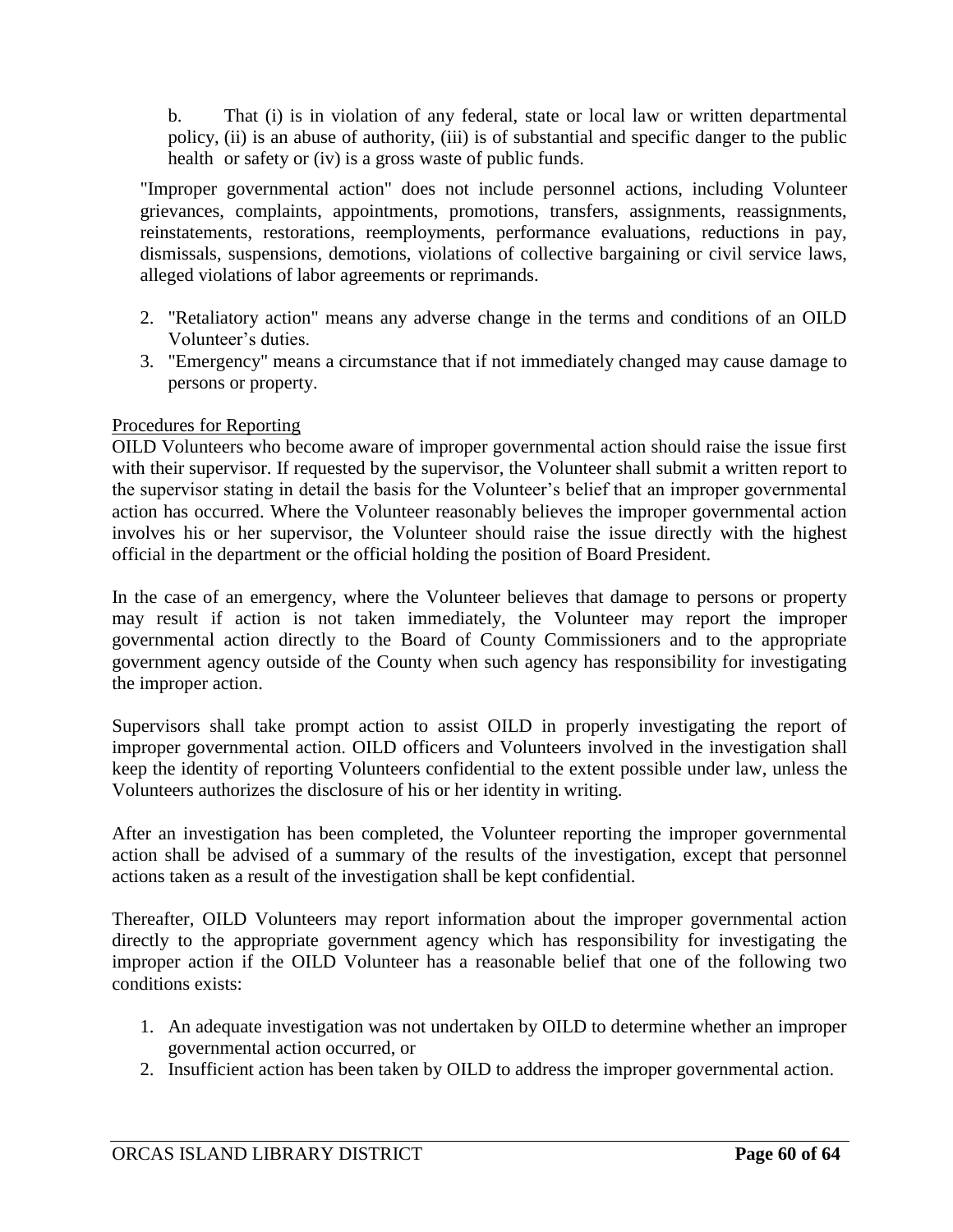OILD Volunteers who fail to make a good-faith attempt to follow OILD procedures in reporting improper governmental action shall not receive the protection provided by OILD in these procedures.

#### Protection Against Retaliatory Actions

OILD officials and Volunteers are prohibited from taking retaliatory action against an OILD Volunteers because he or she has, in good faith, reported an improper governmental action in accordance with these policies and procedures.

Volunteers who believe that they have been retaliated against for reporting an improper governmental action should advise the OILD Board. Library Board officials shall take appropriate action to investigate and address complaints of retaliation.

If the OILD Board does not satisfactorily resolve an OILD Volunteer's complaint that he or she has been retaliated against in violation of this policy, the OILD Volunteers may obtain protection under this policy and pursuant to state law by providing a written notice to the San Juan County Board of County Commissioners that:

- a. Specifies the alleged retaliatory action and
- b. Specifies the relief requested.

An OILD Volunteer shall provide a copy of the written charge to the OILD Board no later than thirty (30) days after the occurrence of the alleged retaliatory action. The Library Board shall respond within thirty (30) days to the charge of retaliatory action.

After receiving either the response of the Library Board or thirty days after the delivery of the charge to the Library Board, the OILD Volunteer may request a hearing before a state administrative law judge to establish that a retaliatory action occurred and to obtain appropriate relief provided by law. Any Volunteers seeking a hearing should deliver the request for hearing to the San Juan County Commissioners within the earlier of:

- 1. either fifteen (15) days of delivery of OILD's response to the charge of retaliatory action, or
- 2. forty-five (45) days of delivery of the charge of retaliation to OILD for response.

Upon receipt of request for hearing, the OILD Board shall apply within five (5) working days to the State Office of Administrative Hearings for an adjudicative proceeding before an administrative law judge:

> **Mailing Address** Office of Administrative Hearings PO Box 42488 Olympia, WA 98504-2488

> **Physical Address**  Office of Administrative Hearings 2420 Bristol Court SW Olympia, WA, 98502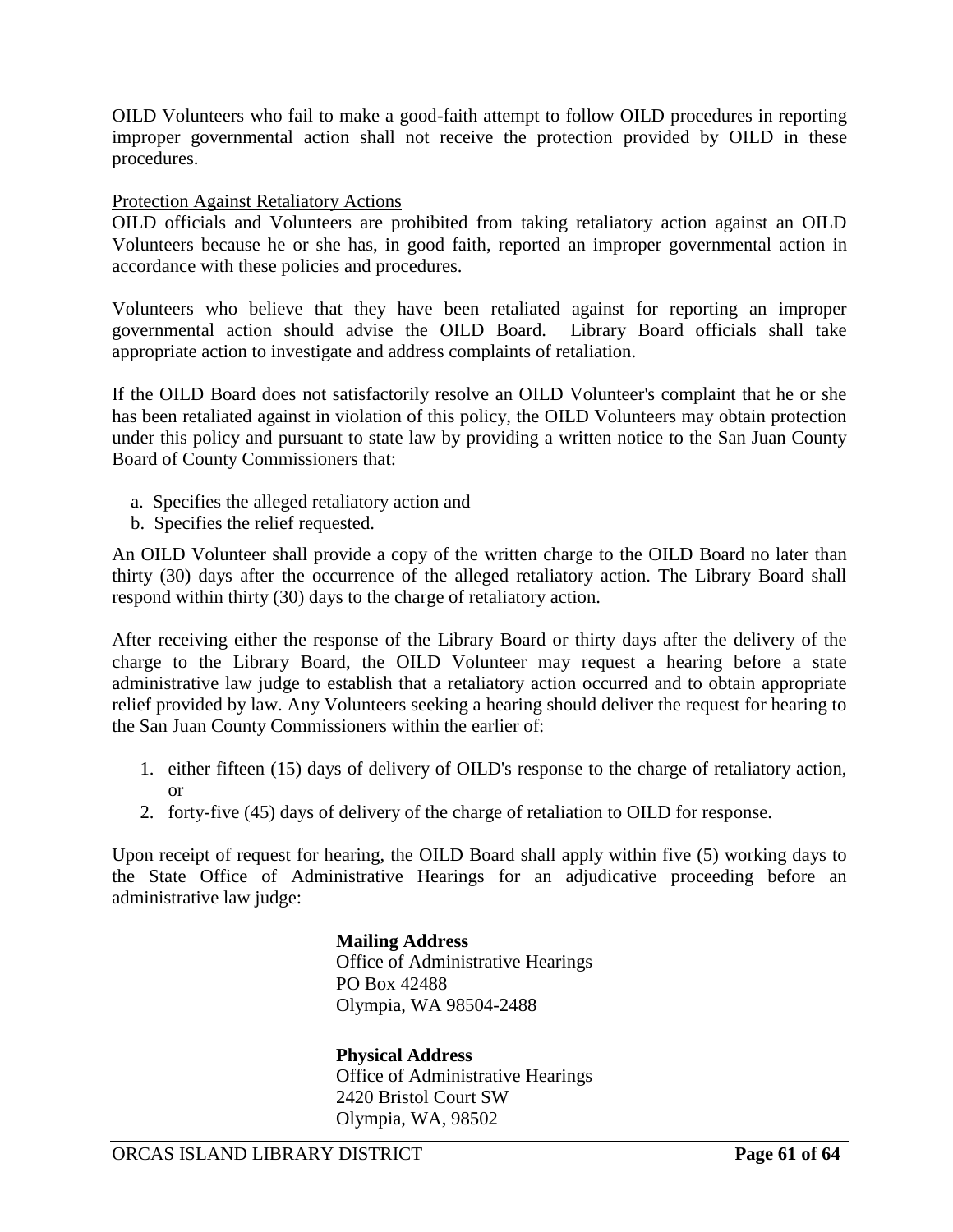(360) 407-2700 (800) 558-4857 (Toll-free) (360) 664-8721 (Fax)

The OILD Board will consider any recommendation provided by the Administrative Law Judge that the retaliator be suspended with or without pay or be dismissed.

### Responsibilities

The Library Director is responsible for disseminating OILD's policies and procedures for (1) reporting improper governmental action and (2) protecting Volunteers against retaliatory actions. This includes ensuring that this policy and these procedures are: (1) permanently posted where all Volunteers will have reasonable access to them, (2) made available upon request and (3) provided to all newly-hired Volunteers. Officers, managers and supervisors are responsible for ensuring the procedures are fully implemented within their areas of responsibility. Violations of this policy and these procedures may result in appropriate disciplinary action, up to and including dismissal.

## **3.9 COVID-19 VACCINE MANDATE**

### **SECTION 1.0 PURPOSE**

The purpose of this Policy is to implement a mandatory COVID-19 vaccination requirement for employees and volunteers of the Orcas Island Public Library District ("OIPL"). The Policy is part of OIPL's overall strategy and commitment to maintaining a safe and healthy workplace in light of the COVID-19 pandemic. This Policy is designed for use together with, and not as a substitute for, other COVID-19 prevention measures.

#### **SECTION 2.0 APPLICABILITY**

This Policy applies to all employees and volunteers of OIPL.

### **SECTION 3.0 POLICY AND PROCEDURES**

3.1 Mandate. All employees and volunteers of OIPL shall be fully vaccinated against COVID-19 by December 1, 2021. In order to be fully vaccinated by December 1, 2021, individuals must have received the second dose of a two-dose vaccine (currently, Moderna or Pfizer) or a single dose vaccine (currently, Johnson & Johnson) by November 17, 2021. Vaccination in accordance with this policy shall be a bona fide occupational qualification for continued work as an employee, or service as a volunteer, of OIPL.

3.2 Proof of Vaccination. All employees and volunteers shall provide proof of vaccination to the Administrative Services Coordinator of OIPL by December 1, 2021. The following forms of proof are acceptable:

- U.S. Centers for Disease Control and Prevention COVID-19 Vaccination Record Card or photo of the card
- Documentation of vaccination from a health care provider or electronic health record;
- State immunization information system record; or
- For an individual who was vaccinated outside of the United States, a reasonable equivalent of any of the above.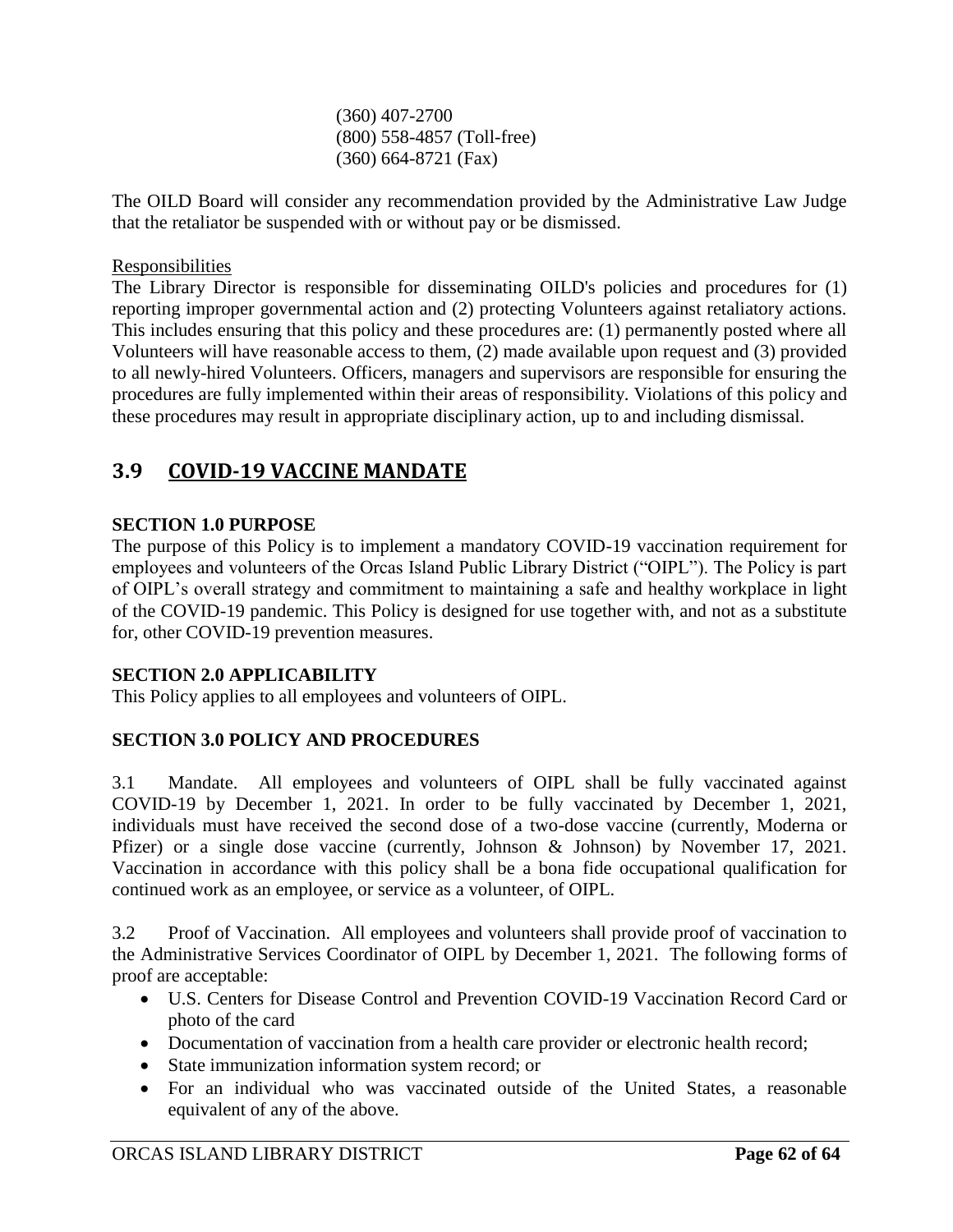3.3 Reasonable Accommodations. Employees are not required to vaccinate against COVID-19 if they are entitled under the Americans with Disabilities Act ("ADA"), Title VII of the Civil Rights Act of 1964 ("Title VII"), the Washington Law Against Discrimination ("WLAD"), or any other applicable law to a disability-related reasonable accommodation or a sincerely held religious belief accommodation to the requirements of this Policy. Employees may request accommodations to this Policy. The OIPL shall provide employees with reasonable accommodations related to disabilities and/or sincerely held religious beliefs as required by law.

- Disabilities. To the extent permitted by law, before providing a disability-related reasonable accommodation to the requirements of this Policy, the employee requesting the accommodation must submit documentation from an appropriate health care or rehabilitation professional authorized to practice in the State of Washington stating that the employee has a disability that necessitates an accommodation and the probable duration of the need for the accommodation. If an approved accommodation contains an expiration, the employee requesting the accommodation will be expected to be vaccinated at that time. Should the condition continue, or a new vaccination contraindication occur, a new request with updated documentation is required. Employees whose requests have been denied are permitted to reapply if new documentation and information becomes available.
- Sincerely Held Religious Beliefs. To the extent permitted by law, before providing a sincerely held religious belief accommodation to the requirements of this Policy, the employee requesting the accommodation must submit documentation with a statement regarding the way in which the requirements of this Policy conflict with the religious observance, practice, or belief of the employee. Religious accommodations must be requested annually.

Included with this Policy are sample Mandatory COVID-19 Vaccination Accommodation Forms, which may be updated by OIPL from time to time as needed without notice.

If an accommodation request is received, OIPL shall engage in an interactive dialogue to determine the limitations of an employee's ability to comply with this Policy and explore potential reasonable accommodations that could overcome those limitations. The OIPL encourages employees to suggest specific reasonable accommodations, but OIPL is not required to make the specific accommodation requested.

The OIPL may refuse to grant a reasonable accommodation to the extent it would impose an undue hardship on OIPL or pose a direct threat to an employee, volunteer, or others in the workplace. For a disability-related accommodation, an undue hardship would be a significant difficulty or expense. For an accommodation related to a sincerely held religious belief, an undue hardship would be more than minimal cost or burden on the employer.

Any accommodations granted are provisional and subject to change based upon evolving safety, operational, or other pertinent factors.

3.4 Failure to Comply. Employees who have not been fully vaccinated or requested a reasonable accommodation due to a disability or sincerely held religious belief by December 1, 2021, will be subject to non-disciplinary dismissal from employment for failing to meet a bona fide occupational qualification for continued work as an employee. Any employee who has requested such reasonable accommodation but whose request remains under consideration by